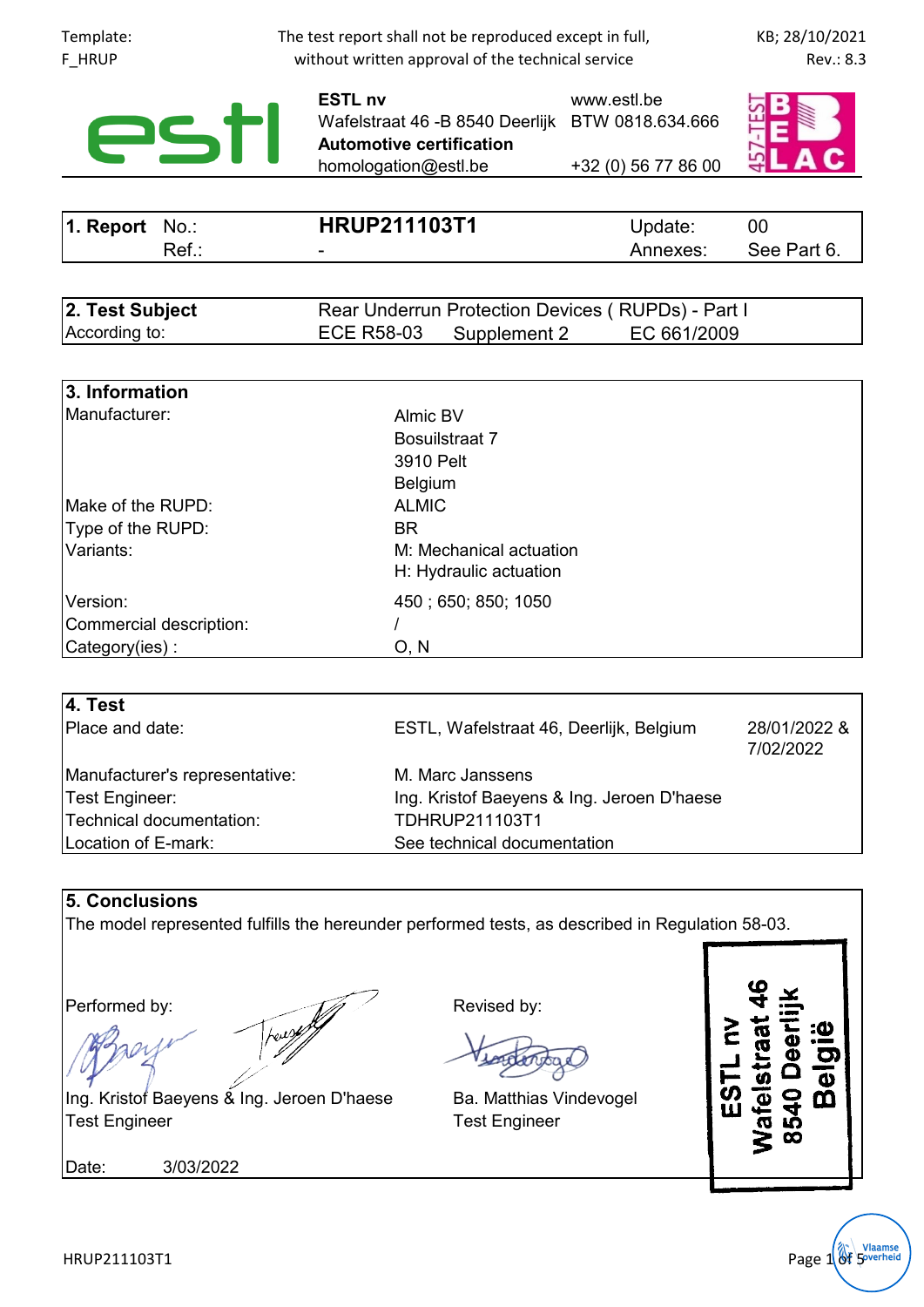## The test report shall not be reproduced except in full, without written approval of the technical service

| Report type :                        | Base report <del>/ Extension / Revision</del>       |
|--------------------------------------|-----------------------------------------------------|
| Reason for extension / revision :  - |                                                     |
| Scope for approval :                 | Individual / National series / International series |
| Test subject & scope:                | BRM, BRH; 450; 650; 850; 1050                       |

## **Part 1: Information test specimen**

| Make of the RUPD:       | <b>ALMIC</b>                                                                                                                                                                                                                                                 |
|-------------------------|--------------------------------------------------------------------------------------------------------------------------------------------------------------------------------------------------------------------------------------------------------------|
| Type of the RUPD:       | <b>BR</b>                                                                                                                                                                                                                                                    |
| Commercial description: |                                                                                                                                                                                                                                                              |
| Category(ies):          | O, N                                                                                                                                                                                                                                                         |
| Possible Variants:      | Different lengths and different types of actuations. All                                                                                                                                                                                                     |
|                         | combinations are possible.                                                                                                                                                                                                                                   |
| Sample reception date:  | 3/11/2021                                                                                                                                                                                                                                                    |
| Worst case evaluation:  | The system is tested at :<br>*smallest/largest chassis width.<br>*highest support length.<br>*widest length.<br>*smallest chassis inertia moment<br>*Longest version of 1050mm<br>*The hydraulic and manual mechanical actuation systems<br>are both tested. |

# **Part 2: General specifications**

| Par. | <b>Subject</b>                                                                                                                                                                                      | <b>Result</b> |
|------|-----------------------------------------------------------------------------------------------------------------------------------------------------------------------------------------------------|---------------|
| 15.2 | The application for EU type-approval shall be accompanied by an<br>information form, with detailed technical characteristics:<br>*dimensions, and constituent materials<br>l*method of installation | Complies      |

# **Part 3: Individual specifications**

*3.0 General specifications*

| Par. | <b>Subject</b>                                                                                                                                                                                                                                                                                                                                  | <b>Result</b> |
|------|-------------------------------------------------------------------------------------------------------------------------------------------------------------------------------------------------------------------------------------------------------------------------------------------------------------------------------------------------|---------------|
| 7.1  | The cross-member shall have a section height of at least 120 mm. The<br>lateral extremities of the cross member shall not bend to the rear or have a<br>sharp outer edge; this condition is fulfilled when the lateral extremities of the<br>cross-member are rounded on the outside and have a radius of curvature of<br>not less than 2.5 mm. | Complies      |
|      | RUPD intended to be fitted on vehicles of categories M, N1, N2 with a<br>maximum mass not exceeding 8 t, O1, O2, on vehicles of category G and<br>on vehicles fitted with a platform lift, the cross-member shall have a section<br>height of at least 100 mm.                                                                                  | Not appl.     |
| 7.2  | The RUPD may be so designed to have several positions at the rear of the<br>vehicle. In this event, there shall be a guaranteed method of securing it in<br>the service position so that any unintentional change of position is<br>precluded. The force applied by the operator to vary the position of the<br>device shall not exceed 40 daN. | Complies      |

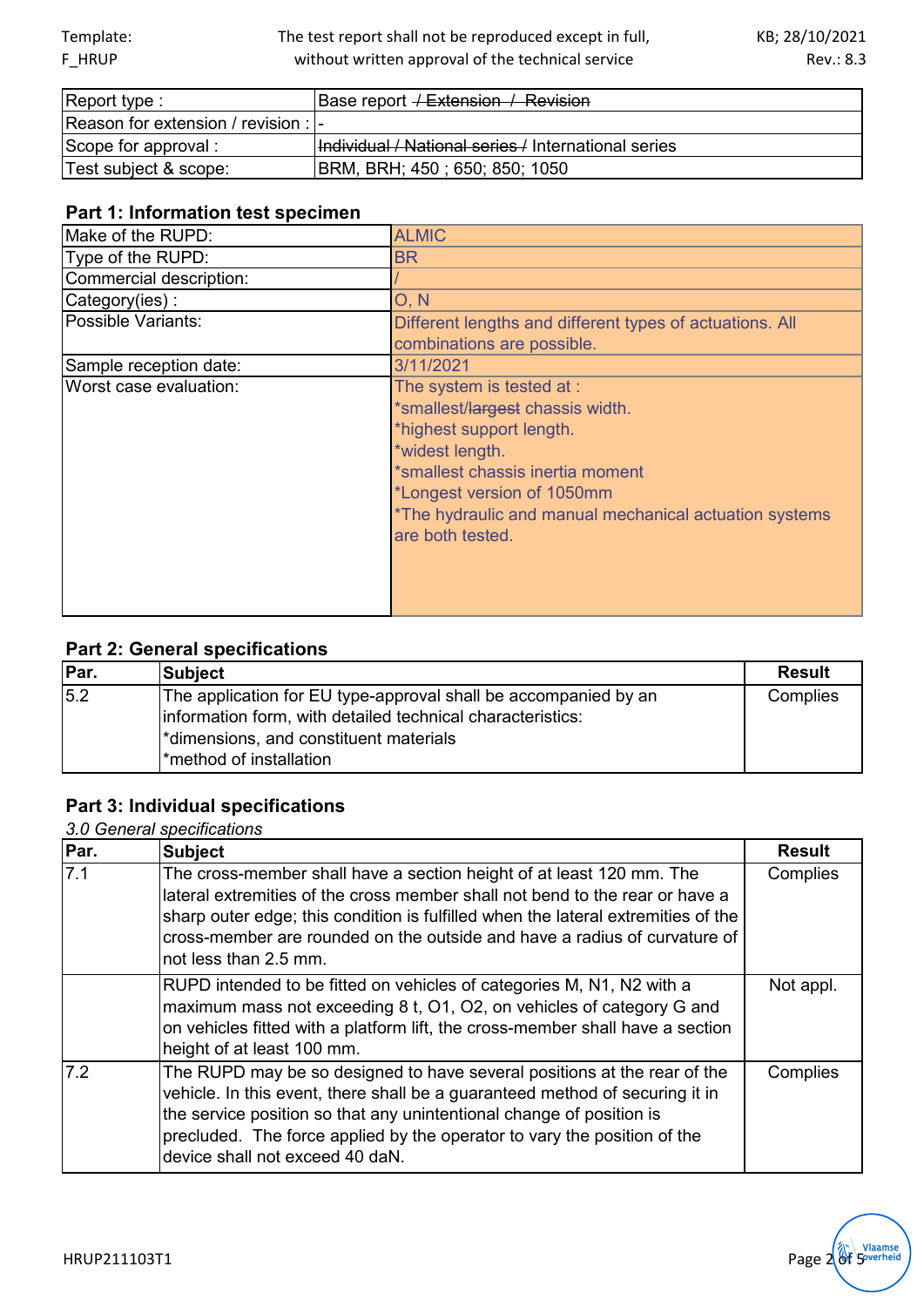|       | For RUPD that are designed to have several positions at the rear of the<br>vehicle, a label shall be provided either with (a) symbol(s) or in the<br>language(s) of the country where the device is sold to inform the operator<br>about the standard position of the RUPD to offer effective protection against<br>under-running.<br>Label minimum size: 60x120mm                                                                                                  | Complies  |
|-------|---------------------------------------------------------------------------------------------------------------------------------------------------------------------------------------------------------------------------------------------------------------------------------------------------------------------------------------------------------------------------------------------------------------------------------------------------------------------|-----------|
| 7.3   | The RUPD shall offer adequate resistance to forces applied parallel to the<br>longitudinal axis of the vehicle. (This shall be demonstrated in accordance<br>with the test procedure and test conditions specified in Annex 5 to this<br>Regulation.) The maximum horizontal deflection of the RUPD observed<br>during and after the application of the test forces specified in Annex 5 shall<br>be recorded on the type approval communication (Annex 1, item 8). | Complies  |
| 7.4   | For vehicles fitted with a platform lift at the rear, the underrun device may be<br>interrupted for the purposes of the mechanism. In this case, the following<br>special requirements apply:                                                                                                                                                                                                                                                                       |           |
| 7.4.1 | The maximum lateral clearance measured between the elements of the<br>underrun device and the elements of the platform lift, which move through<br>the interruption when the lift is operated and which make the interruption<br>necessary, may amount to no more than 2.5 cm.                                                                                                                                                                                      | Not appl. |
| 7.4.2 | The individual elements of the underrun protection, including those outboard<br>of the lift mechanism, where provided, must have an effective surface area,<br>in each case, of at least 420 cm <sup>2</sup> .                                                                                                                                                                                                                                                      | Not appl. |
| 7.4.3 | For cross-members with a section height of less than 120 mm, the individual<br>elements of the underrun protection, including those outboard of the lift<br>mechanism, where provided, shall have an effective surface area, in each<br>case, of at least 350 cm2.                                                                                                                                                                                                  | Not appl. |
| 7.4.4 | In the case of vehicles having a width of less than 2,000 mm and where it is<br>impossible to achieve the requirements of paragraphs 7.4.2. and 7.4.3., the<br>effective surface may be reduced on the condition that the resistance<br>criteria are met.                                                                                                                                                                                                           | Not appl. |

## *3.1 Dimensional specifications*

| Par. | <b>Dimension</b>                            | <b>Value</b> |                        |
|------|---------------------------------------------|--------------|------------------------|
|      | Wider rear axle width                       | 2550         | lmm                    |
|      | Cross-member width                          | 2350         | lmm                    |
|      | Transverse distance between brackets: min   | 760          | lmm                    |
|      | Transverse distance between brackets: max   | 860          | $\mathsf{m}\mathsf{m}$ |
|      | Difference in transverse distance           | 100          | ∣mm                    |
|      | Width difference on the left side (≤100mm)  | 100          | $\mathsf{m}\mathsf{m}$ |
|      | Width difference on the right side (≤100mm) | 100          | ∣mm                    |

# **Part 4: Physical test**

# *4.0 Test method*

| A5 1.4 | If the cross-member does not have a vertical flat surface of at least 50 % of<br>the minimum section height at the test force height, a device that doesn't<br>modify the dimensional and mechanical characteristics of the RUPD or<br>increase its resistance is used. The device shall neither be rigidly fixed to<br>the RUPD nor to the test equipment. | Complies  |
|--------|-------------------------------------------------------------------------------------------------------------------------------------------------------------------------------------------------------------------------------------------------------------------------------------------------------------------------------------------------------------|-----------|
| A5 1.3 | The test procedure may be simulated by calculation.<br>A validation report shall be drafted by the manufacturer or by the technical<br>service and submitted to the Type Approval Authority.                                                                                                                                                                | Not appl. |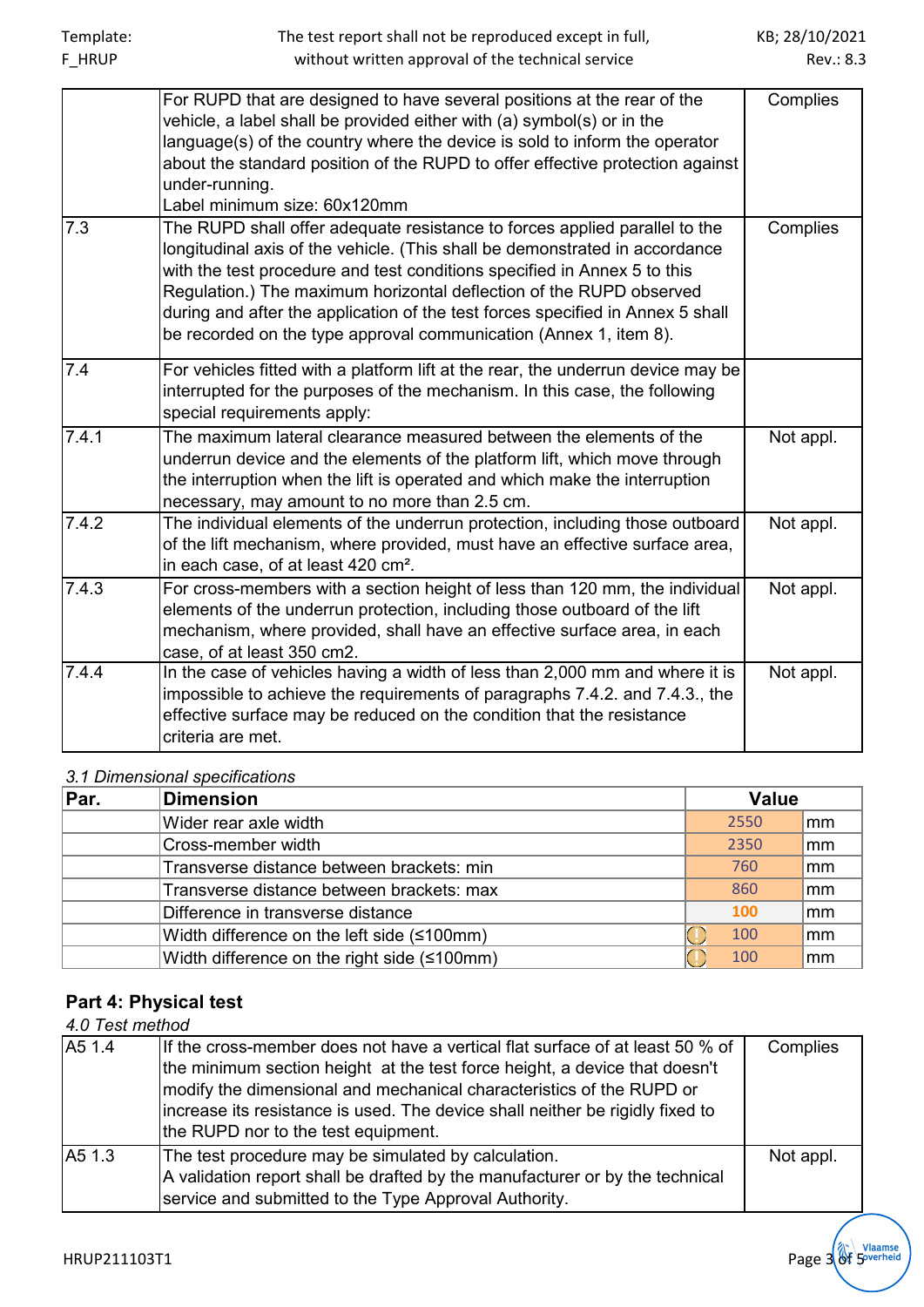| A. Rigid test bench |                                                         | <b>Complies</b> |                                                                                                                                                                                                                                                                                                             |          |
|---------------------|---------------------------------------------------------|-----------------|-------------------------------------------------------------------------------------------------------------------------------------------------------------------------------------------------------------------------------------------------------------------------------------------------------------|----------|
| A5 1.1.2            | RUPD is tested-calculated on a rigid test bench.        |                 |                                                                                                                                                                                                                                                                                                             | Complies |
| A51.2               | on the vehicle.<br>bench shall not be less than 500 mm. |                 | RUPD is tested on a test bench with a part of chassis of the vehicle type.<br>The parts used to connect the RUPD to the vehicle chassis shall be<br>equivalent to those which are used to secure the RUPD when it is installed<br>The distance of the foremost fixing point of the RUPD from the rigid test | Complies |

| B. Vehicle test |                                                                                                                                                                                                                                                      | Not appl. |                                                                          |           |
|-----------------|------------------------------------------------------------------------------------------------------------------------------------------------------------------------------------------------------------------------------------------------------|-----------|--------------------------------------------------------------------------|-----------|
| A5 2.1          |                                                                                                                                                                                                                                                      |           | The vehicle shall be at rest on a level, flat, rigid and smooth surface. | Not appl. |
| A5 2.2          | The front wheels shall be in the straight-ahead position.                                                                                                                                                                                            |           |                                                                          | Not appl. |
| A5 2.3          | The tyres shall be inflated to the pressure recommended by the vehicle<br>manufacturer.                                                                                                                                                              |           |                                                                          | Not appl. |
| A5 2.4          | The vehicle may, if necessary to achieve the test forces required in $\S 3.1$ .<br>below, be restrained by any method.                                                                                                                               |           | Not appl.                                                                |           |
| A5 2.5          | Vehicles equipped with hydropneumatic, hydraulic or pneumatic suspension<br>or a device for automatic levelling according to load shall be tested with the<br>suspension or device in the normal running condition specified by the<br>manufacturer. |           | Not appl.                                                                |           |

#### *4.1 Chassis*

| [Minimal moment of inertia of chassis members (one chassis beam) [mm <sup>4</sup> ] |  | 57080000 |
|-------------------------------------------------------------------------------------|--|----------|
|-------------------------------------------------------------------------------------|--|----------|

#### *4.2 Height regulation device test*

| 7.2 | If he RUPD is designed to have several positions at the rear of the          | < 40 | daN      |
|-----|------------------------------------------------------------------------------|------|----------|
|     | vehicle, there must be a guaranteed method of securing it in the             |      |          |
|     | service position so that any unintentional change of position is             |      |          |
|     | $ precluded.$ Force applied by the operator to change position $\leq 40$     |      |          |
|     | daN.                                                                         |      |          |
| 7.2 | A label shall be provided either with (a) symbol(s) or in the language(s) of |      | Complies |
|     | the country where the device is sold to inform the operator about the        |      |          |
|     | standard position.                                                           |      |          |
|     | Label min. size: 60 x 120 mm                                                 |      |          |

## *4.3 Load test dimensions*

| Par.     | <b>Point</b> | Horizontal transverse position |                     |  |
|----------|--------------|--------------------------------|---------------------|--|
| A5 3.1.2 | D1           | 975.                           | Imm from the middle |  |
| A5 3.1.3 | P?           | 350                            | Imm from the middle |  |
| A5 3.1.1 |              |                                | Imm from the middle |  |

# *Informative*

| A5 3.2.1 | Replacement force if point in interruption area (Platform lift)<br><sup>*</sup> P2: replacement point: within 50mm to the intended points<br><sup>*</sup> P1: replacement point: max. 325mm from outer edges of the wheels on the rear axle |
|----------|---------------------------------------------------------------------------------------------------------------------------------------------------------------------------------------------------------------------------------------------|
|          | Test point height ≤600mm above the ground. (If tested on a vehicle)                                                                                                                                                                         |

#### *4.4 Load test forces*

| Techn. perm. maximum mass vehicle:                   | Unlimited kg |                |
|------------------------------------------------------|--------------|----------------|
| If special vehicle: 80% of nominal value [A5 §3,1,3] | 100          | $\frac{10}{6}$ |